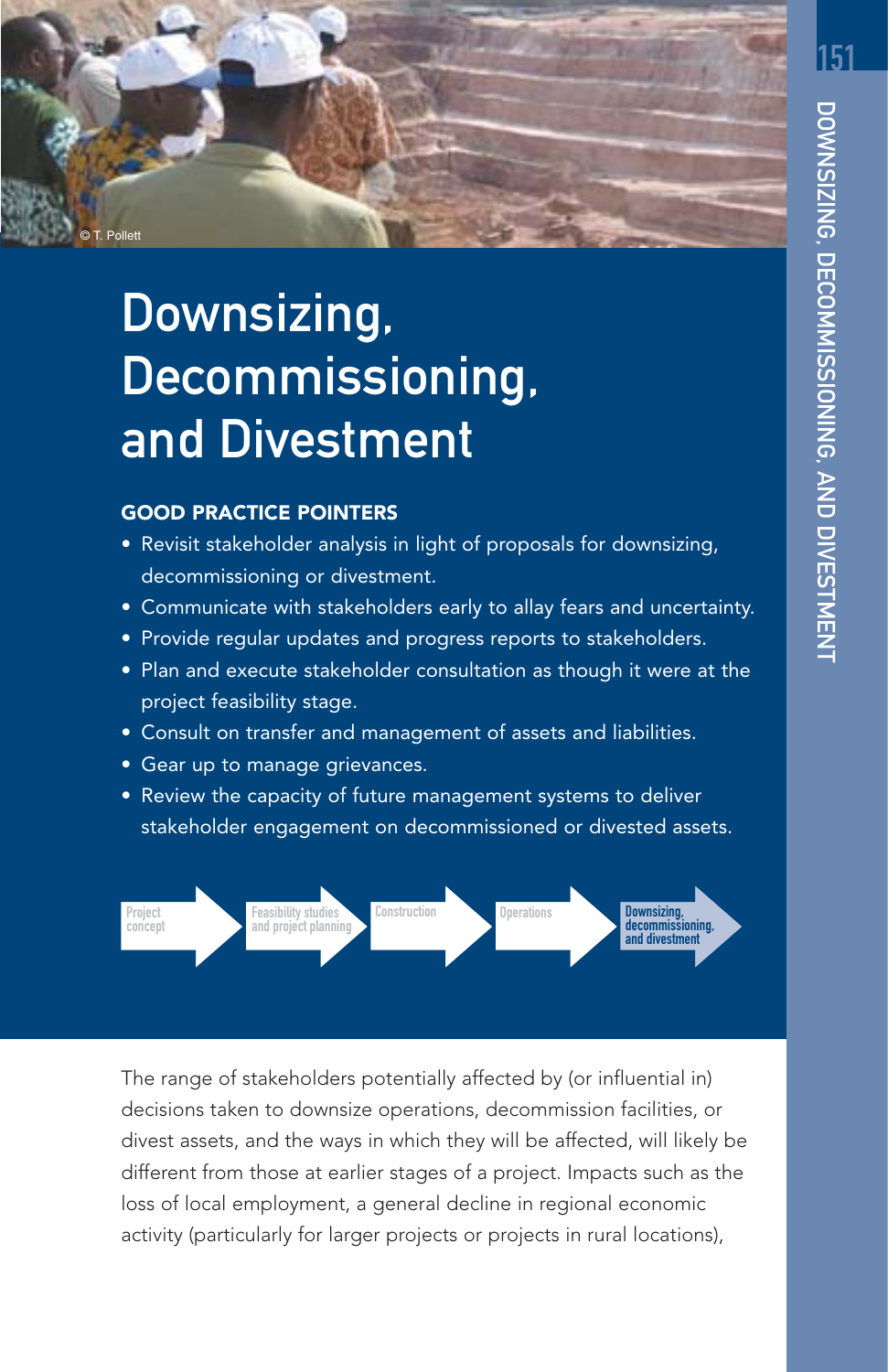the cutting-back of community services previously provided by the company, and the disbandment of local community involvement in monitoring environmental and social impacts, can all introduce longterm financial and reputational liabilities for the project company.

Engaging with stakeholders well before these events take place can lower costs, reduce liabilities and strengthen the overall reputation of the company. For example, engagement can help guide work to rehabilitate any of the natural environment that has been damaged by the project, integrate operational infrastructure into existing public services, develop worker retrenchment programs, and establish funds and management structures for the long-term monitoring of assets.

Ideally, stakeholder concerns around future project closure, downsizing, or divestment should be considered during initial project planning and as part of an ESIA process, or at least sufficiently in advance of the events to allow stakeholders to inform the design of mitigation and risk management measures, and the realization of economic opportunities.

Ideally, stakeholder concerns around future project closure, downsizing, or divestment should be considered during initial project planning and as part of an ESIA process.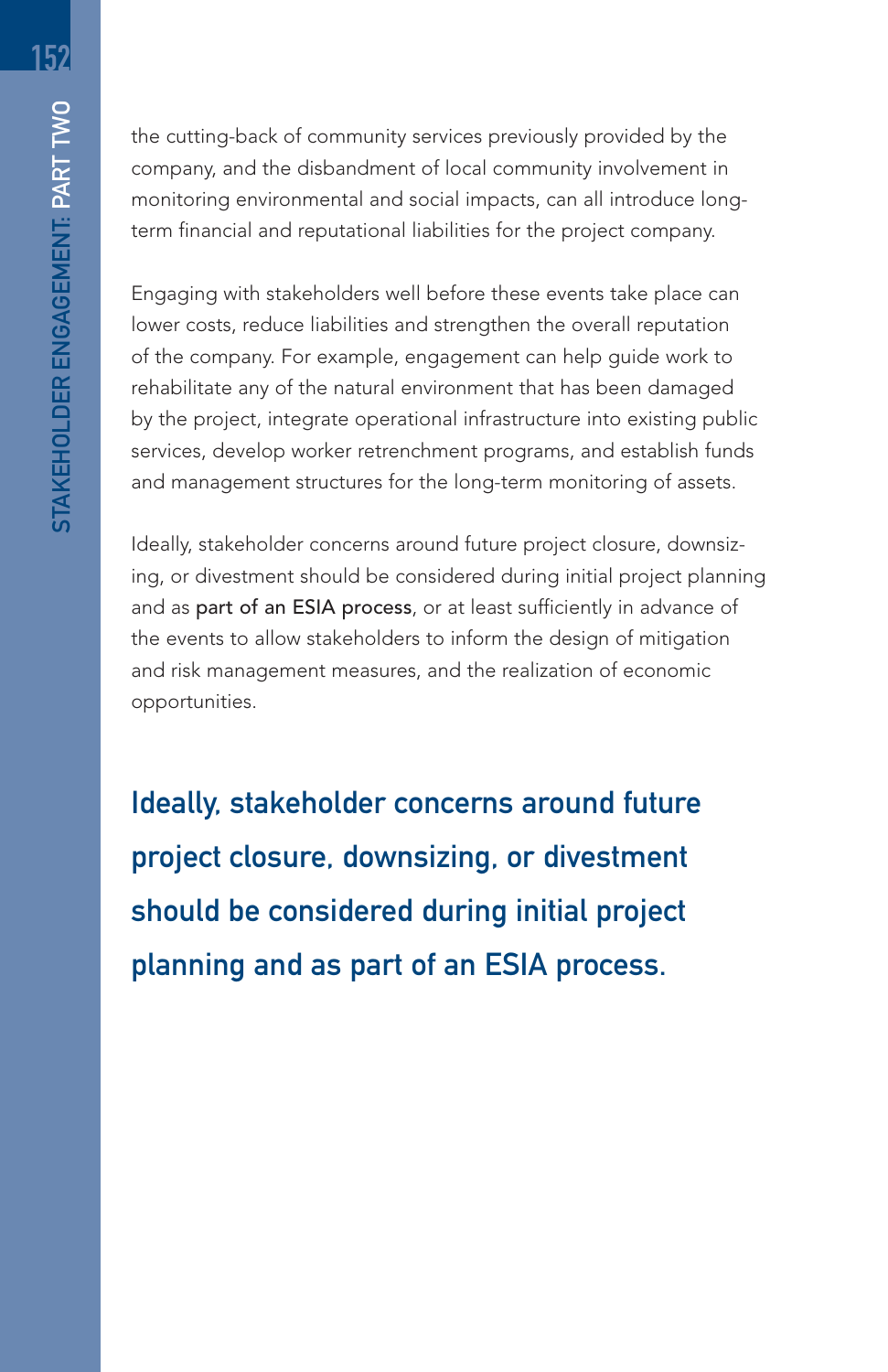| <b>ACTION</b>                                                                                                        | <b>FURTHER GUIDANCE</b>                                                                                                                                                                                                                                                                                                                                                                                                                                                                                                                                                                                                                                                                                 |
|----------------------------------------------------------------------------------------------------------------------|---------------------------------------------------------------------------------------------------------------------------------------------------------------------------------------------------------------------------------------------------------------------------------------------------------------------------------------------------------------------------------------------------------------------------------------------------------------------------------------------------------------------------------------------------------------------------------------------------------------------------------------------------------------------------------------------------------|
| Revisit<br>stakeholder<br>analysis in light<br>of proposals<br>for downsizing,<br>decommissioning,<br>or divestment. | Because the processes of downsizing, decommissioning, or<br>divestment present new sets of risks and opportunities, the<br>range of potential stakeholders and their interests could be<br>significantly different from those at earlier stages of a project.<br>The scaling back of management presence and the transfer<br>of assets and liabilities will require new forms of strategic col-<br>laboration with external stakeholders, including landowners<br>and local communities, government utilities, and possibly<br>other private sector entities. Stakeholder identification and<br>analysis should be revisited as a first step toward engage-<br>ment at this phase of the project cycle. |
| Communicate<br>with stakeholders<br>early to allay<br>fears and<br>uncertainty.                                      | Effective management of stakeholder relations during a<br>change process calls for early, clear, and consistent communi-<br>cations. To the degree possible, try to provide information on<br>the purpose, timing, and nature of the changes proposed;<br>the anticipated environmental and socioeconomic conse-<br>quences of relevance to specific stakeholder groups; and the<br>ways in which different stakeholder groups can participate in<br>planning, implementation, and monitoring.                                                                                                                                                                                                          |
| Provide regular<br>updates and<br>progress reports<br>to stakeholders.                                               | Commensurate with the scale of potential environmental or<br>socioeconomic impacts and risks, your company might wish<br>to consider producing regular reports targeted at the affect-<br>ed stakeholders that outline progress against agreed plans.<br>Here, try to focus on issues of greatest concern to stakehold-<br>ers including:<br>· compensation benefits, re-employment opportunities, and<br>training and local enterprise support; community health,<br>safety, hazards, and other risks<br>· progress in the transfer of physical assets and land to other<br>owners or users<br>· environmental and ecological rehabilitation<br>• future status of services and infrastructure         |
| Plan and execute<br>stakeholder<br>consultation as<br>though it were<br>at the project<br>feasibility stage.         | Like the project feasibility stage, downsizing, decommission-<br>ing, and divestment are about the company putting forward a<br>new set of proposals that may affect people's lives and call<br>for a new set of mitigation and compensation arrangements.<br>As such, consultation with affected stakeholders at this stage<br>should involve similar principles as those deployed at the<br>time of ESIA studies. Ideally, good practice suggests address-<br>ing issues of project closure at the time of the ESIA, rather<br>than leaving it to later.                                                                                                                                              |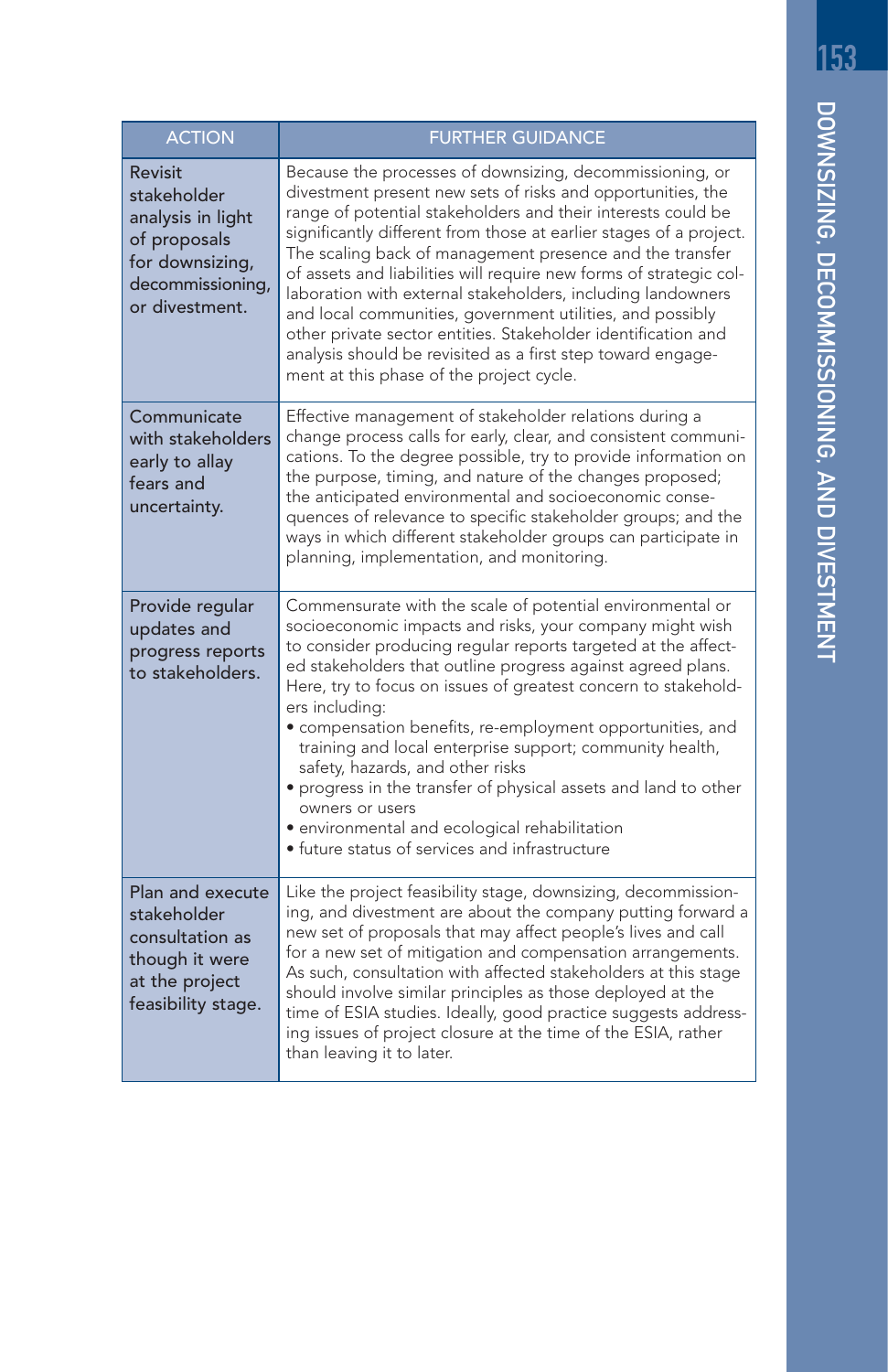| <b>ACTION</b>                                                                                                                                          | <b>FURTHER GUIDANCE</b>                                                                                                                                                                                                                                                                                                                                                                                                                                                                                                                                                                                                                                                                                                                                                                                                                                                                                                                                                                                                                                                                   |
|--------------------------------------------------------------------------------------------------------------------------------------------------------|-------------------------------------------------------------------------------------------------------------------------------------------------------------------------------------------------------------------------------------------------------------------------------------------------------------------------------------------------------------------------------------------------------------------------------------------------------------------------------------------------------------------------------------------------------------------------------------------------------------------------------------------------------------------------------------------------------------------------------------------------------------------------------------------------------------------------------------------------------------------------------------------------------------------------------------------------------------------------------------------------------------------------------------------------------------------------------------------|
| Consult on<br>transfer and<br>management<br>of assets and<br>liabilities.                                                                              | It is not uncommon for local communities, government<br>authorities or private entities to want a company to hand over<br>the productive assets from its operations, but not the liabili-<br>ties. Because there are many different strategies and<br>approaches for handling the transfer of physical assets and<br>liabilities, affected stakeholders should be consulted on the<br>various options and their implications. Their involvement in<br>reaching agreement on such matters is important not only<br>because they may have an integral role to play in future man-<br>agement or monitoring, but because they are the ones who<br>will have to live with the consequences of these decisions.<br>For a company, the stakes can be equally high in terms of the<br>reputational risks of asset transfers to third parties if they are<br>not managed responsibly.                                                                                                                                                                                                             |
| Gear up to<br>manage<br>grievances.                                                                                                                    | Knowledge that facilities might be closing or operations<br>winding down can act as a trigger for local stakeholders to<br>raise a variety of grievances, which companies should be pre-<br>pared to manage as part of the broader processes of down-<br>sizing, decommissioning, or divestment. These grievances<br>might include concerns about inadequate retrenchment com-<br>pensation, perceptions of unfulfilled commitments to provide<br>development benefits to affected communities, questions<br>about responsibilities for environmental liabilities, or fears<br>over the way in which future asset owners may treat local<br>stakeholders. Groups may also be concerned about poor cur-<br>rent environmental and social performance that raises ques-<br>tions about the capacity of the company to manage impacts<br>in future, when such impacts are less within the direct control<br>of the company. As in previous phases, the same good prac-<br>tice principles for grievance management apply. (For further<br>quidance on managing grievances, see pages 69-77.) |
| Review the<br>capacity of<br>future<br>management<br>systems to<br>deliver<br>stakeholder<br>engagement on<br>decommissioned<br>or divested<br>assets. | By definition, the process of decommissioning or divestment<br>will lead to change in management or ownership structures<br>and systems. In some cases, even after decommissioning and<br>divestment is complete, the project company may still<br>choose to retain management responsibility for certain risks<br>and liabilities, for example continuing to monitor environ-<br>mental hazards. For projects that have a range of environ-<br>mental and social impacts and risks attached to the<br>decommissioning or divestment process, it may be advisable<br>to review the capacity of each of the principal management<br>systems (internal and external to the project) to deliver on<br>ongoing stakeholder engagement commitments and make<br>adjustments where capacity is weak. If information is lacking<br>about external parties' management structures, the project<br>company might consider offering to conduct a joint analysis<br>of their management systems to ensure effective ongoing<br>stakeholder engagement.                                                |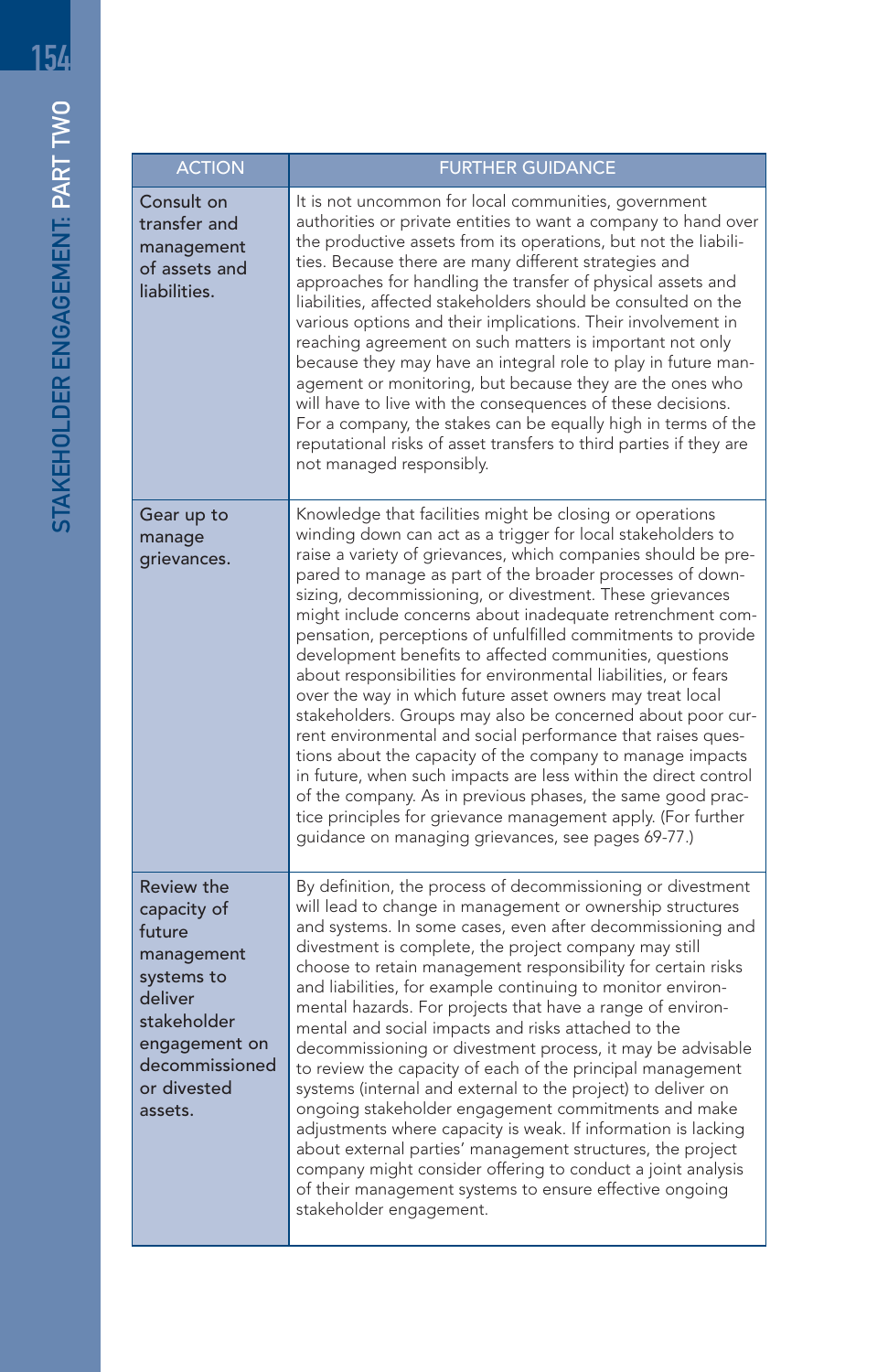#### BOX 15: STAKEHOLDER GROUPS RELEVANT TO EFFECTIVE PLANNING AND MANAGEMENT OF DOWNSIZING, DECOMMISSIONING, AND DIVESTMENT

#### DOWNSIZING

- Persons who will lose income or employment opportunities
- Other potential employers in the area
- Government authorities, development assistance agencies, and nongovernmental organizations with budgets and staff experienced in vocational training, livelihood restoration, and enterprise support or local financial markets

#### DECOMMISSIONING

- Persons living near to decommissioned assets that pose a physical obstruction, visual intrusion, acute or chronic health risk, or risk of causing accidents (e.g. young children playing on disused sites and equipment)
- Persons living near these assets who, because of certain vulnerabilities (location or health issues), are disproportionately at risk, e.g. those who have to walk to work or collect water across decommissioned sites
- Local organizations (government, academic, civil society) with expertise in environmental and socio-economic monitoring and environmental/ ecological rehabilitation

#### DIVESTMENT

- The land-use and economic planning department of the local and provincial authorities
- Persons and groups who habitually use the assets to be disinvested, e.g. training centers, health facilities, housing etc.
- Persons whose livelihoods have become dependent on land tenure arrangements that may change as a result of divestment, e.g. farmers who lease land from the project sponsor, or families resettled by the project on land owned by the project
- Persons who have agreements with the project sponsor that will become null and void as a result of divestment, e.g. agreements with indigenous peoples over access to cultural lands or the sharing of benefits from commercialization of cultural resources
- Representatives of communities that might be attracted to settle in the project area once divestment or closure of the project is complete, e.g. prospective artisanal miners, landless agriculturalists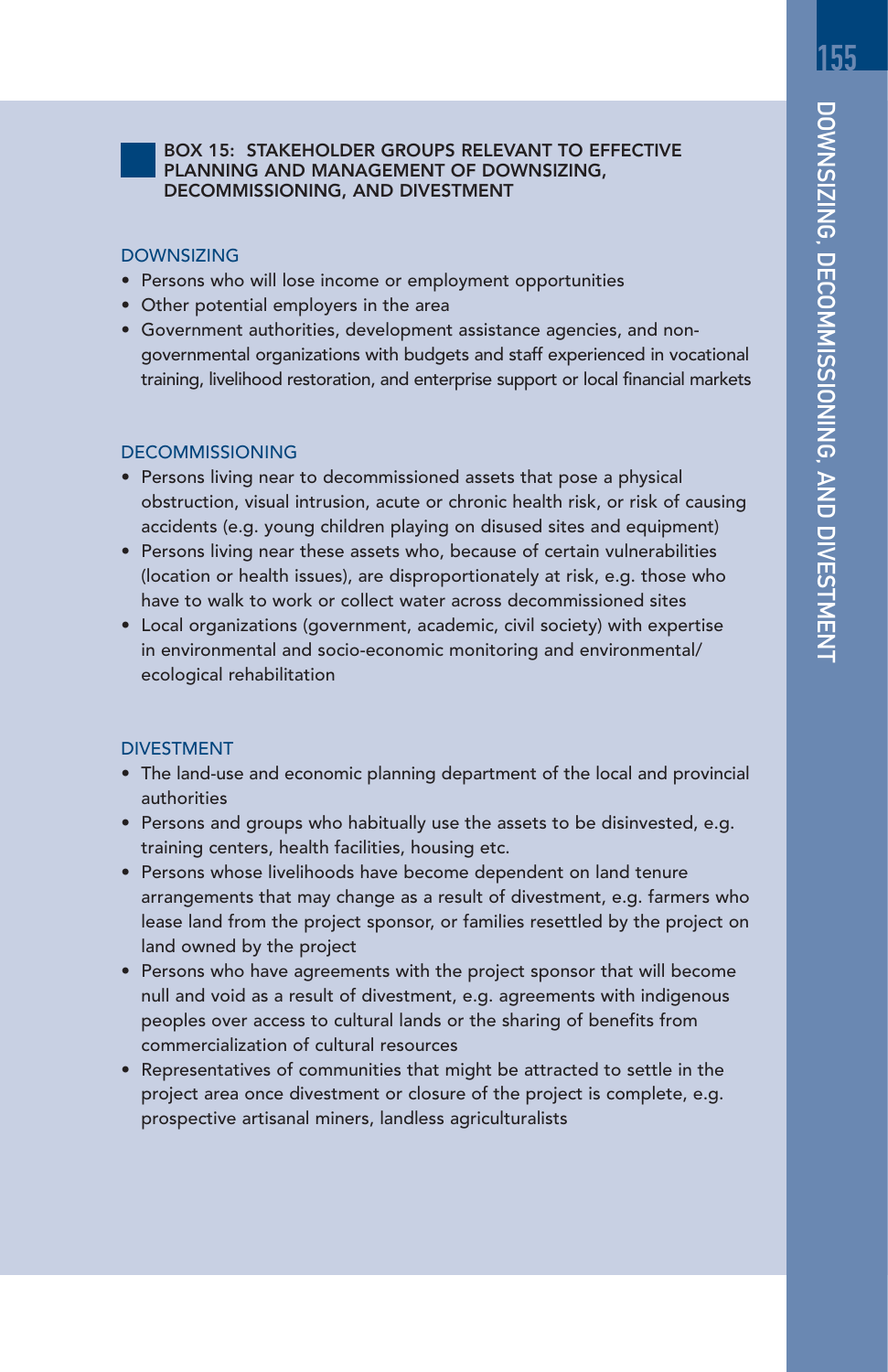#### BOX 16: KELIAN EQUATORIAL MINING - AGREEMENTS REACHED WITH LOCAL STAKEHOLDERS ON THE MANAGEMENT OF MINE CLOSURE IN INDONESIA

- Agreement on international standards and procedures to guarantee dam safety and on the process for the formulation of a related Risk Management Plan
- Agreement on high water-quality standards for drainage from the post-closure mine site, including the identification of resulting implications for post-closure site uses, such as the need for wetlands
- Identification of a preferred "Integrated Site Use" chosen from a range of options – that requires, inter alia, the demolition of all site buildings, the use of the building materials at a nearby village, and the establishment of wetlands for water-quality maintenance
- Implementation of a drilling and sampling program to ascertain the feasibility of mining alluvial gold deposits with benefit-sharing among the partners (as a prerequisite to establishing the wetlands)
- Agreement on suitable hand over arrangements (from the company to relevant government institutions) for maintenance and operation of community infrastructure established by the company (e.g., roads, schools, clinic, electricity supply)
- Agreement on statutory and contractual requirements for the company with respect to mine closure
- Construction of a school dormitory as a sustainable solution to the absence of a school bus
- Coordination of various community development projects, including support for agricultural projects, the establishment of self-help groups, and the identification of suitable trust fund options for sustainable community development after closure

"For KEM the MCSC [multi-partite Mine Closure Steering Committee] with its various representatives are the strategic decision-makers for the mine closure project. This is an enormous and frightening thing, especially for mining companies, who like to have complete control over all decisions."

Dr. Geraldine McGuire, MCSC Secretariat Manager

"We could have done it ourselves and we could have told people what we were doing, and we could have then tried to persuade them to buy in. The most important thing is the buy-in, and we would not have got it! So my conclusion would be that I don't think there was another way that would work."

Charles Lenegan, KEM Managing Director

Source: Business Partners for Development - http://www.bpdnaturalresources.org/html/focus\_kelian.html#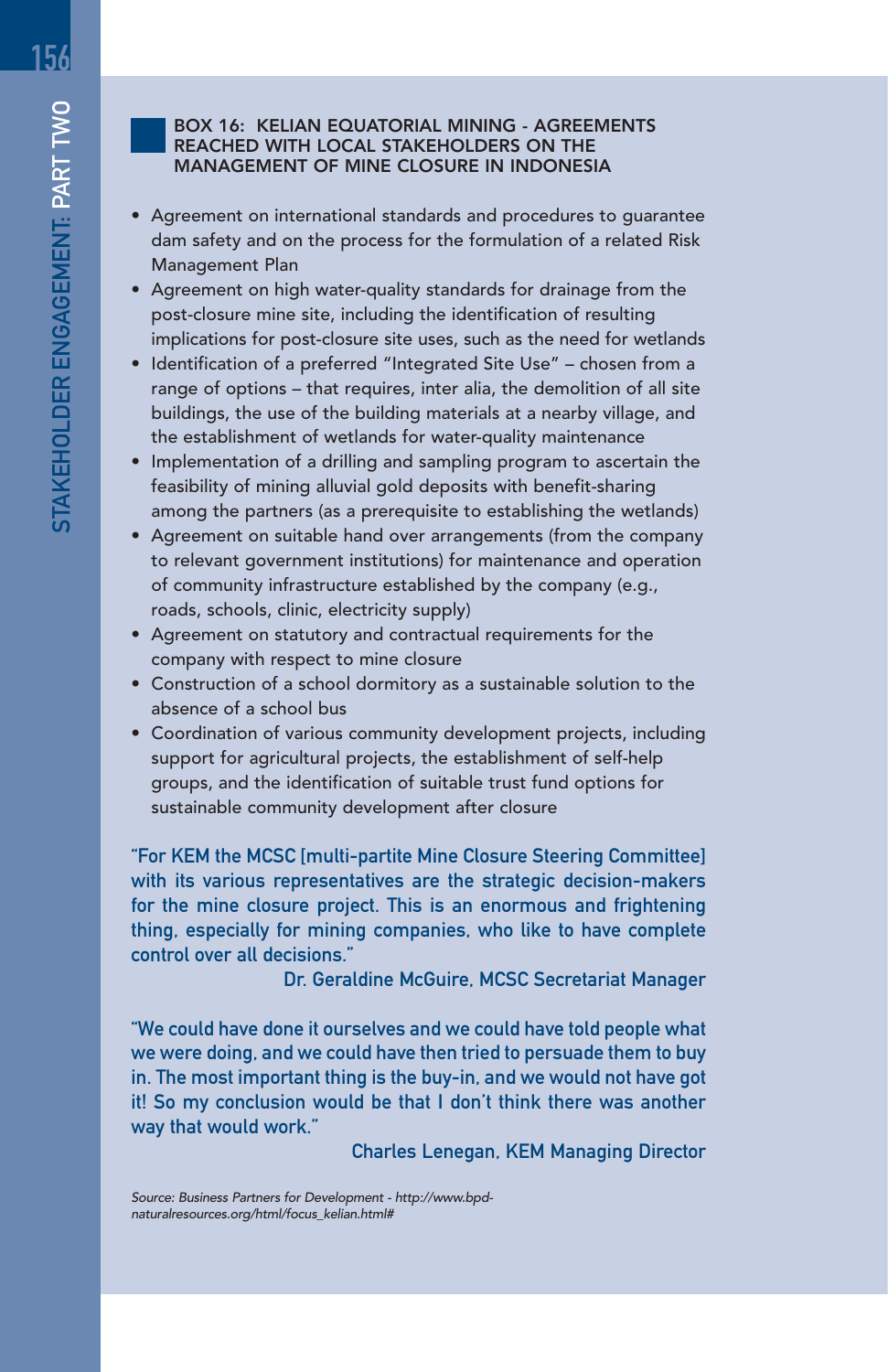### RÖSSING, NAMIBIA: COMMUNICATION AND CONSULTATION IN THE CONTEXT OF MINE CLOSURE

The Rössing Uranium mine was first established in 1976. Rössing's production accounts for 10% of Namibia's exports and contributes nearly 2% to GDP. As one of the major investment projects in Namibia, the mine is historically, politically, and economically significant to the country. However, in 2005, Rössing was assessing two options – expansion (that would extend the mine life) or closure.

Rössing developed an early communication program to introduce the option of closure and establish a basis from which a longer-term consultation process could be built. An "exhibition concept" was created using a method of holding open house sessions in three towns where Rössing has a substantial presence. The company committed three days in each town, involving the participation of 30 Rössing senior employees with whom stakeholders could engage. The discussion revolved around the Environmental and Social Impact Assessment of the proposed expansion and closure alternatives.

Ultimately, Rössing decided on an expansion of the mine until 2016. However, one of the key lessons of the consultation process was that stakeholder engagement on closure issues has to start far in advance. Had the company decided upon closure rather than expansion, there would not have been sufficient time to create the stakeholder processes and capacity necessary to transition from a situation of high dependency on the mine to one of joint management with stakeholders that would ensure more sustainable outcomes. Consequently, the company set up a Multi-Stakeholder Forum that includes local, provincial, and central levels of government, as well as local communities, to begin a long-term, participatory planning process for eventual closure. The forum created a venue for the exchange of information and concerns among stakeholders and resulted in a framework to discuss transition planning and key decisions in areas such as environment, water, health, and local business. During a time of uncertainty, it served as a valuable vehicle to enable the company to move from a more paternalistic model to a participatory one.